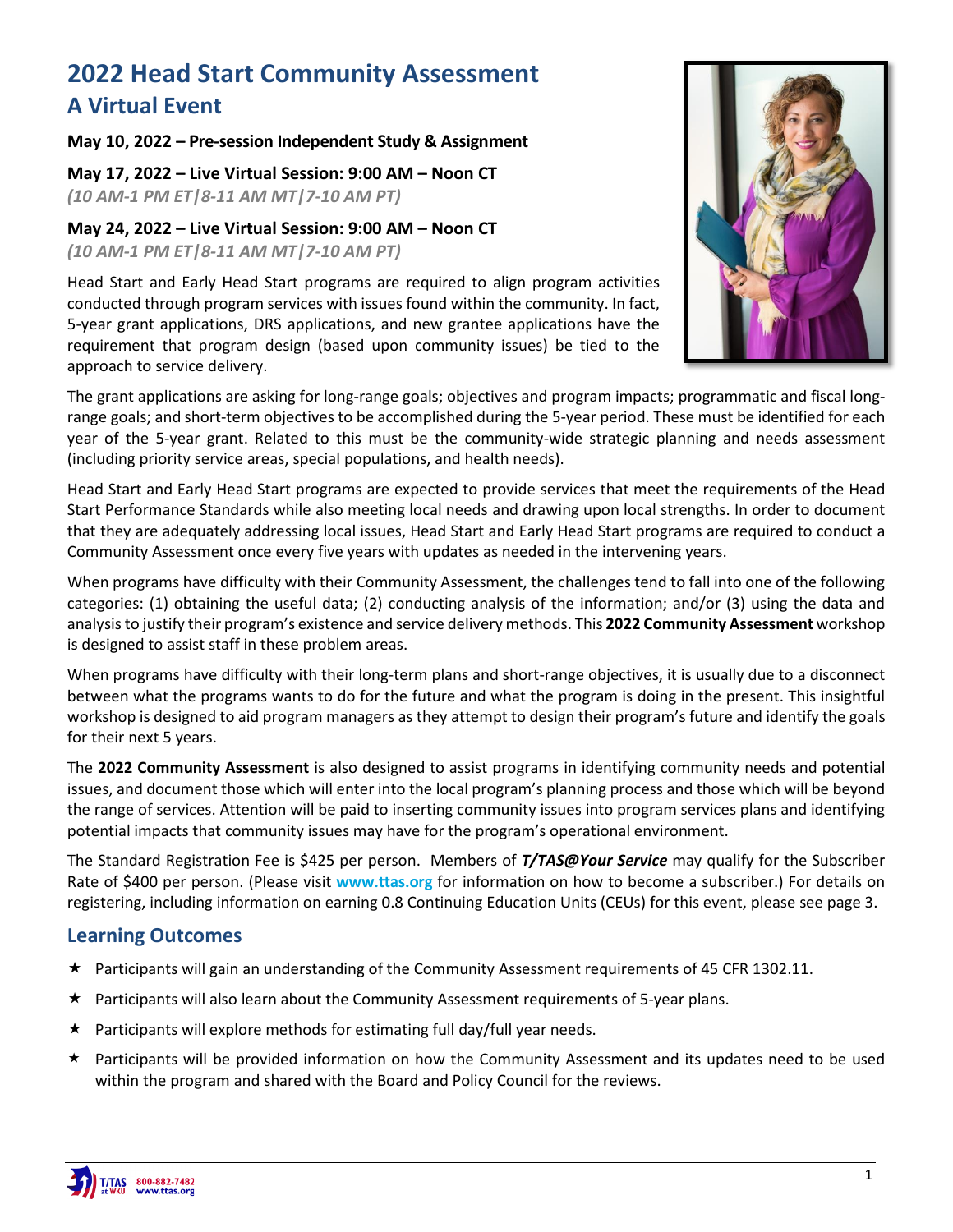## **Your Presenter**



**J. Christopher Watkins, MA, MBA**, Executive Director of T/TAS, and Management & Finance Specialist, has a wealth of experience in providing training and consultation to Head Start

grantees and is an expert in the areas of community assessment, strategic planning, and program evaluation. He has developed and presented hundreds of management and supervision workshops throughout the U.S., including annual seminars on the Federal monitoring review process. He has a Certificate in Non-Profit Management from Duke University, an M.A. in Economics from American University, and a B.A. in Government and an M.B.A. from Western Kentucky University.

(T/TAS reserves the right to substitute presenters.)

## **IMPORTANT Participation and Technology Information Required to Participate**

- $\star$  Participants must register individually and must have a valid and active individual e-mail address to participate. Groups of individuals cannot participate using a single e-mail address.
- We *highly* recommend participating from a desktop or laptop computer, as opposed to a mobile device, for the best participation and audiovisual experience. A high speed internet connection is recommended as the training may be bandwidth intensive at times.
- $\star$  This event will require you to access the T/TAS online learning management system, T/TAS TalentLMS.
	- Participants will be sent an email before the start date with a link to login to the training.
	- New users to T/TAS TalentLMS will be required to create a unique password on your first login. Return users to T/TAS TalentLMS can login with their previously created password.
	- After you sign in to T/TAS TalentLMS, your training will be set up as a course for you to work through to access instructions, content, and resource files, including the agenda and the live session links.

#### **Tentative Agenda**

#### **Tuesday, May 10, 2022**

*Pre-session Independent Study & Assignment*

Spend approximately 2 hours between May 11-16 and do the following:

- View pre-recorded presentation: *Introduction/Overview and Defining What to Include in A Communitywide Strategic Planning and Needs Assessment*
- View pre-recorded presentation: *Data Source Options*
- Assignment: Use the data sources provided to complete the data-collecting assignment prior to live sessions

#### **Tuesday, May 17, 2022**

### Live Virtual Session – No recordings will be available

9:00 AM – Noon CT (10 AM-1 PM ET|8-11 AM MT|7-10 AM PT) • Welcome and Overview

• Review of Data Collected, Including Discussion of and

Implications for Including the Following Elements in the Community Assessment and Updates:

- Head Start Eligible Children & Families
- Other Child Care Providers
- Head Start Available Children & Families
- Geographic Location
- Census Tract Considerations, Opportunity Zone Considerations
- Racial and Ethnic Composition
- Homelessness
- Children and Disabilities
- Community Resources
- Social Service Issues
- Health Issues
- Transportation Issues
- Nutrition Issues
- Question & Answers

#### **Tuesday, May 24, 2022**

Live Virtual Session – No recordings will be available

- 9:00 AM Noon CT (10 AM-1 PM ET|8-11 AM MT|7-10 AM PT)
- Review of Data, continued:
	- Dental Issues
	- Education Issues
	- Mental Health Issues
	- Literacy
	- Typical Schedule for Families
- Obtaining External Information
- Strengths and Weaknesses of Surveys
- Strengths and Weaknesses of Informal Questionnaires
- Using the Information Internally, Including:
	- Five Year Goals including
	- Recruitment Area and Poverty Census Tracts
	- Short Term Objectives
	- Priorities for Recruitment & Selection
	- Justifying Program Options
- Question & Answers
- You can login to T/TAS TalentLMS through any internet browser from your computer or mobile device. Some content in T/TAS TalentLMS requires that your browser accept third-party cookies to prevent compatibility issues.
- If you have technical issues logging in or viewing content, contact T/TAS at [ttas.info@wku.edu](mailto:ttas.info@wku.edu) or 800-882-7482.